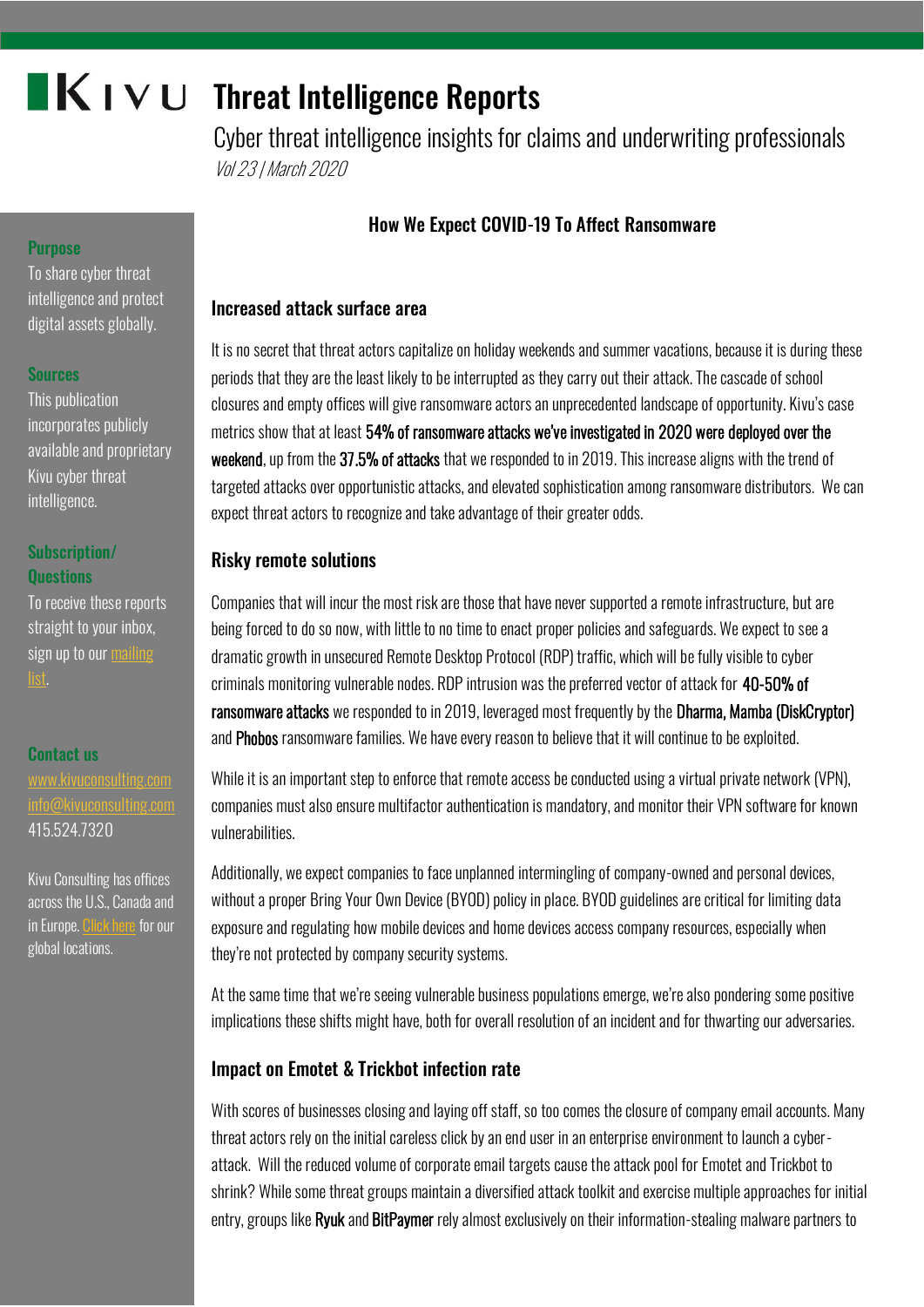# **KIVU** Threat Intelligence Reports

Cyber threat intelligence insights for claims and underwriting professionals Vol 23 | March 2020

obtain and give them access to their intended victims. Without access to compromised victim networks, some ransomware operations could be out of business, or at the very least on hiatus while they develop a new method for gaining entry. The cybercrime supply chain may be subject to their own set of disruptions linked to COVID-19.

## Reduced impact of the "public shaming" approach

Since November, seven ransomware groups (Maze, REvil, DoppelPaymer, Nemty, and reported by [Bleeping](https://www.bleepingcomputer.com/news/security/three-more-ransomware-families-create-sites-to-leak-stolen-data/)  [Computer](https://www.bleepingcomputer.com/news/security/three-more-ransomware-families-create-sites-to-leak-stolen-data/) on 03/24/2020, Nefilim, CLOP, Sekhmet) have adopted the tactic of doxxing to pressure victims of ransomware into paying, even if they have viable backups. This approach involves the theft and publication of the victim's sensitive data in hack forums and on hosted sites. The threat actors promise that the public shaming can be avoided as long as the victim pays. Setting aside the fact that the mere theft of that data by the bad actors may already be a privacy breach (regardless of whether it is published or leaked), small to medium sized companies are facing the looming uncertainty of whether they will be viable in 3-6 months. Such concerns may eclipse the threat of leaked data and fail to have the intended effect on victims.

## With less emphasis on operations, incident recovery may be easier

One of the omnipresent challenges of recovering from a cyber incident is balancing network hardening and data preservation without exacerbating business interruption and operational efficiency. Some food for thought: for businesses that will be hit during this time, will recovery efforts be hindered by the absence of onsite resources to direct the workflow, or will recovery turnaround times actually be accelerated, since operations will be at a reduced capacity already, and the organization will be facing less pressure to return to normal production? This undoubtedly will be affected by the industry of the victim, but it's a metric that will be interesting to measure in six months.